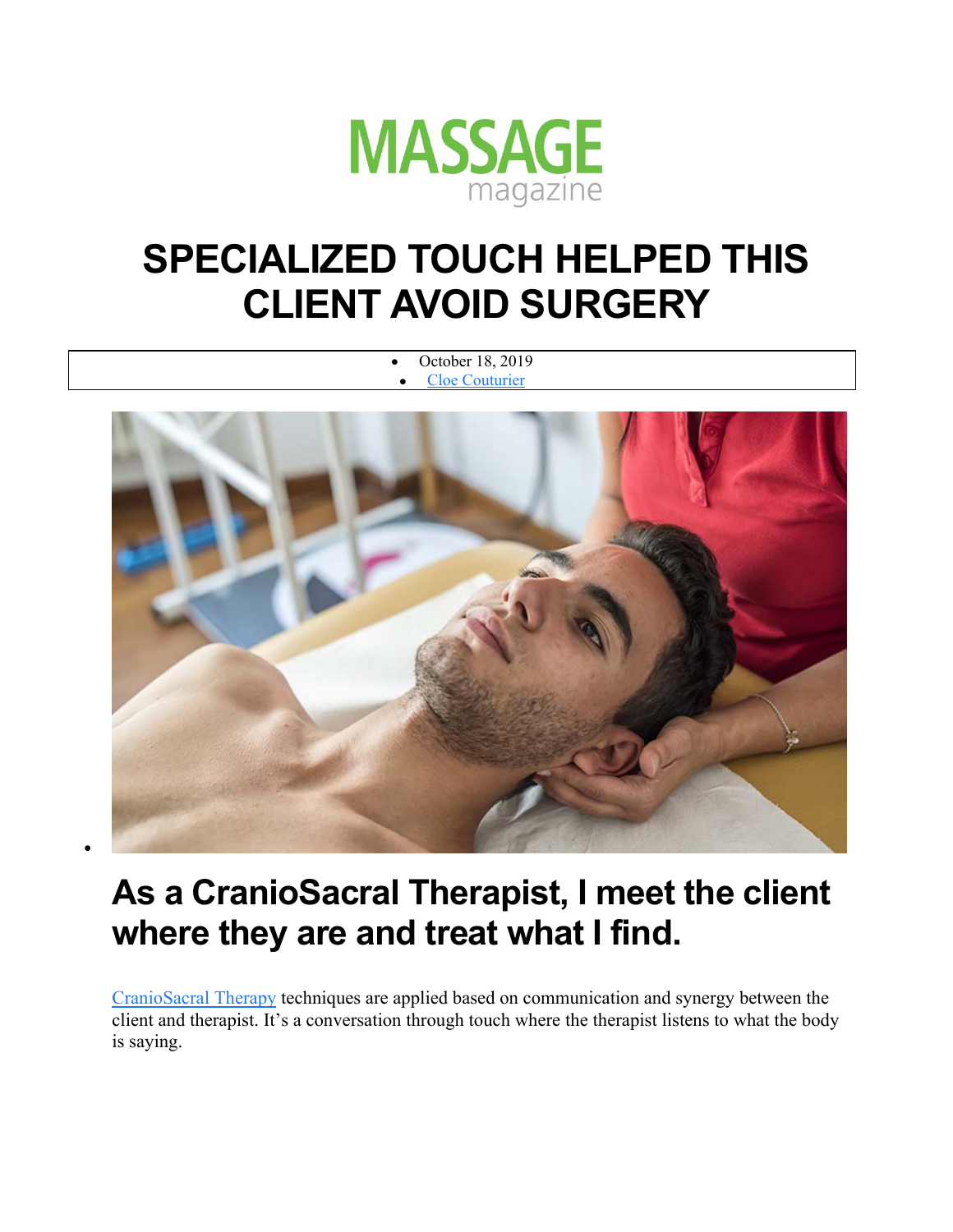My client, Jeff (name has been changed), age 76, has a dynamic personality. I provided therapy for Jeff years ago, and he came back asking for help since he was struggling again.

He explained that he had back surgery in June 2013, including a multilevel lumbar laminectomy with decompression of the dura and spinal canal extending down to S1. The surgery addressed a severe lumbar stenosis from the Lumbar 2 to Sacral 1 with a Lumbar spondylosis and facet disease. He had been suffering severely in his bilateral lower extremities.

He had decreased sensation, numbness and weaknesses in his major muscle groups, hip flexors, quadriceps, dorsiflexors, and extensor hallucis longus. This is what led to the 2013 surgery.

Jeff's surgeon was recommending that he undergo another surgery to alleviate a pinched nerve. The surgery would free up the nerve on his right side. This would help rebuild his right leg.

Jeff did not want to face another surgery. He felt that his condition along with invasive surgery would create complexities without resolution. This possibility compelled him to come to see me again. We started working two hours a week, twice a week for two months and then moved to two hours once a week. The treatments continued for six months.

Before treatment, there was a significant difference between his right lower extremity and his left lower extremity. His gait was off and his right foot was dragging. He complained of severe pins and needles in his right foot, right ankle and right calf.

Although the initial surgery and the physical therapy helped a lot with pain, there was an imbalance in the two lower extremities and Jeff was still suffering from low back pain. There was no history of imbalance before the surgery and Jeff was questioning whether the surgery caused it.

I emphasized with Jeff that the treatments were not about spending hours trying to strengthen his muscles, since the muscles on his right leg had withered and deteriorated. There was a distinct lack of proper nerve impulses at the lumbar plexus.

We worked with orthopedic manual therapy and focused on alignment, working with the sheath of the nerves at their roots. I applied a complementary combination of CranioSacralQigong Therapy and Neural Manipulation.

Utilizing all the manual therapy tools and skills acquired over the years enabled me to continue each session precisely and successfully. There was a great deal of improvement in Jeff's skeletal alignment, and his muscles spontaneously started rebuilding and strengthening. Jeff was really impressed that his right calf muscles were significantly redeveloping.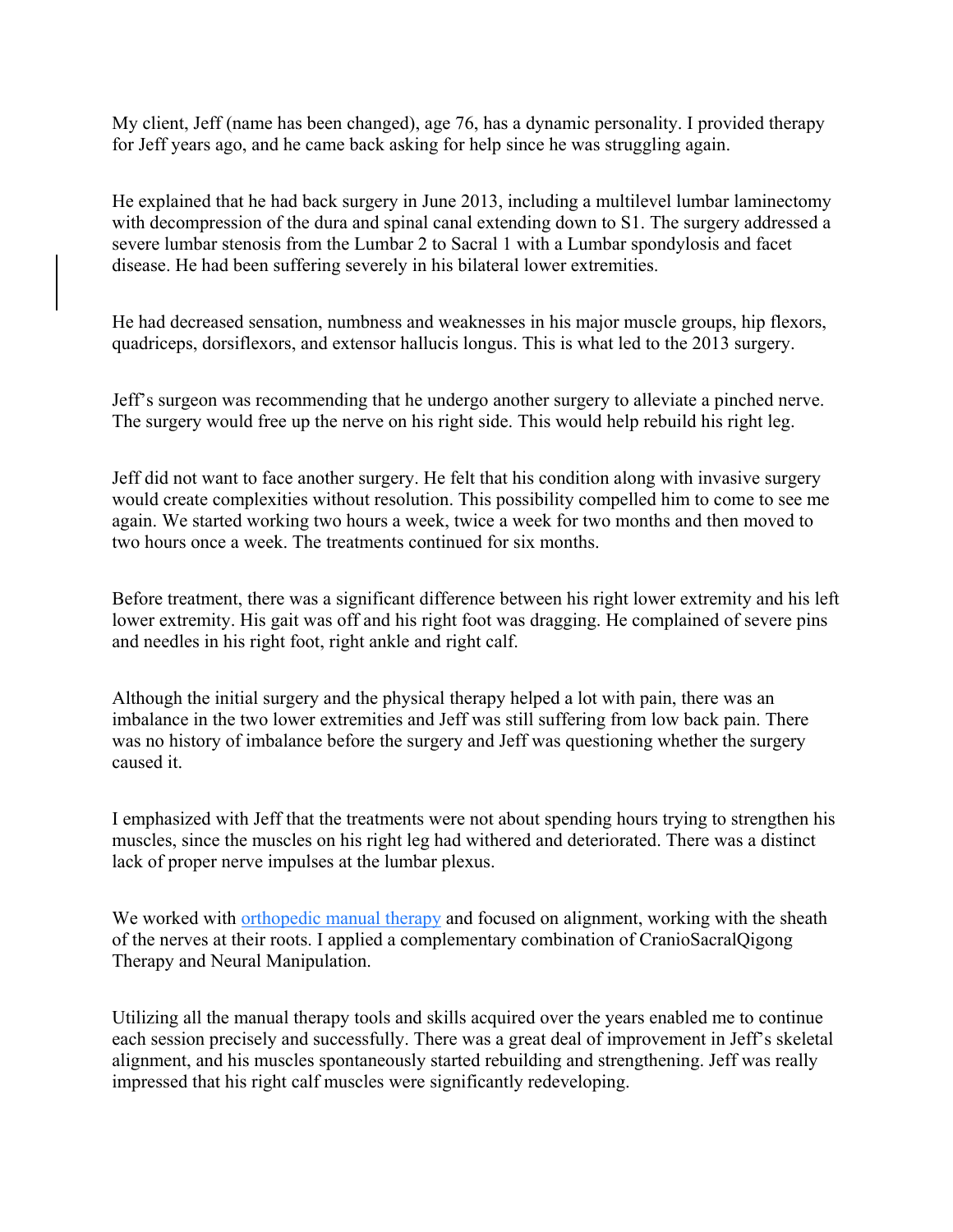Because his muscles began to rebuild and strengthen on his right side, any doubts he had about avoiding surgery quickly vanished. Because of the fact that his calf was improving, he knew that our work was moving in the proper direction.

He told me, "I think that's why the calf is getting better, because it's better aligned, looks healthier, can function better and there is more circulation."

After his treatments, both feet looked nearly the same and his lower extremities' arterial pulses were equal. The muscles were significantly improved; his joints and bones were correctly stacked up, and his balance and gait had returned. Jeff needed to continue to regain more spring in his right foot, but it was no longer dragging.

The alignment of the meridians was fundamental as it brought the whole structure in line with the central nervous system. This alignment of the physical body with the energetic body returned the entire system to synchrony. This synchrony allows the motor nerves to provide ease of movement and resets the proprioception. This is the healing process in motion.

Jeff shared how more confident he was in his gait because of the improvement he felt and saw. Jeff's contribution to the healing process was his open and positive attitude, which resulted in trust.

A big part of my work is client education. I must teach the person to be aware of their own body. There are two levels of communication that bring about successful treatment, one is the language of words, and the other the language of hands-on therapy itself — the touch. Both levels of communication require deep listening.

When I speak with the client about the hands-on therapy as it is occurring, this languaging liberates the core-link intelligence to fully express itself through the craniosacral system and the midline. The nerves travel out from the midline and go all the way to the tips of the extremities. The peripheral proprioceptive information returns back into the central nervous system via the spinal cord to the brain. The body thus communicates with the brain in a perfect feed-back loop.

Teaching the client awareness of this process augments healing exponentially. As a result, the client develops a therapeutic relationship with their own body's inherent healing. I nudge, I guide, I facilitate, I teach, but it is the person who does the healing.

Jeff said:" I'm a happy camper, and I know it can only get better because [my body] has improved and it is different. I know I don't need surgery anymore. The confidence when I'm walking is building back up, my balance is back, my circulation is improved and the pins and needles are completely gone."